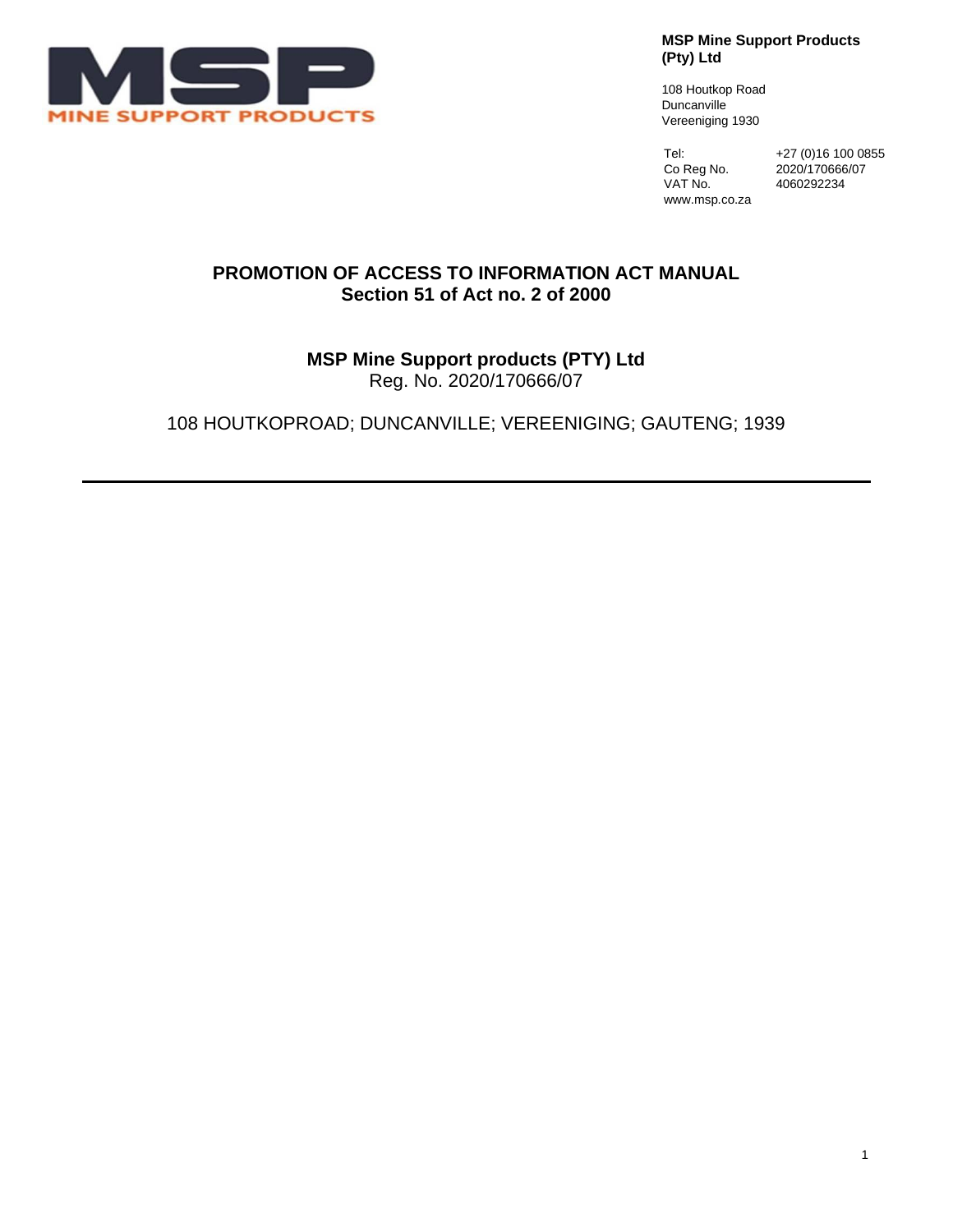# *Table of Contents*

| 1.           |    | Introduction                                                                                                 | 1  |
|--------------|----|--------------------------------------------------------------------------------------------------------------|----|
|              |    | a. Vision & Mission                                                                                          | 2  |
| 2.           |    | Structure of Organisation/Company                                                                            | 3  |
|              | a. | Functions & Operations of units at the Company                                                               | 4  |
|              |    | <b>Board of Directors</b>                                                                                    |    |
| 3.           |    | Location                                                                                                     | 5  |
| 4.           |    | <b>Information Officer</b>                                                                                   | 6  |
| 5.           |    | Guide on how to use the Act                                                                                  | 7  |
| 6.           |    | Legislation                                                                                                  | 8  |
| 7.           |    | Records held by the organization                                                                             | 9  |
| 8.           |    | Categories of records available without recourse to the promotion of access to the<br>Information Act (PAIA) | 9  |
| 9.           |    | Protection of Personal Information Policy                                                                    | 9  |
| 10.          |    | Accessing records held by the Company through PAIA                                                           | 10 |
| 10.1 Appeals |    |                                                                                                              | 11 |
| 11.          |    | Services of the Organisation                                                                                 | 11 |
| 12.          |    | Availability of the Manual                                                                                   | 11 |
| 13.          |    | <b>PAIA FORMS</b>                                                                                            | 12 |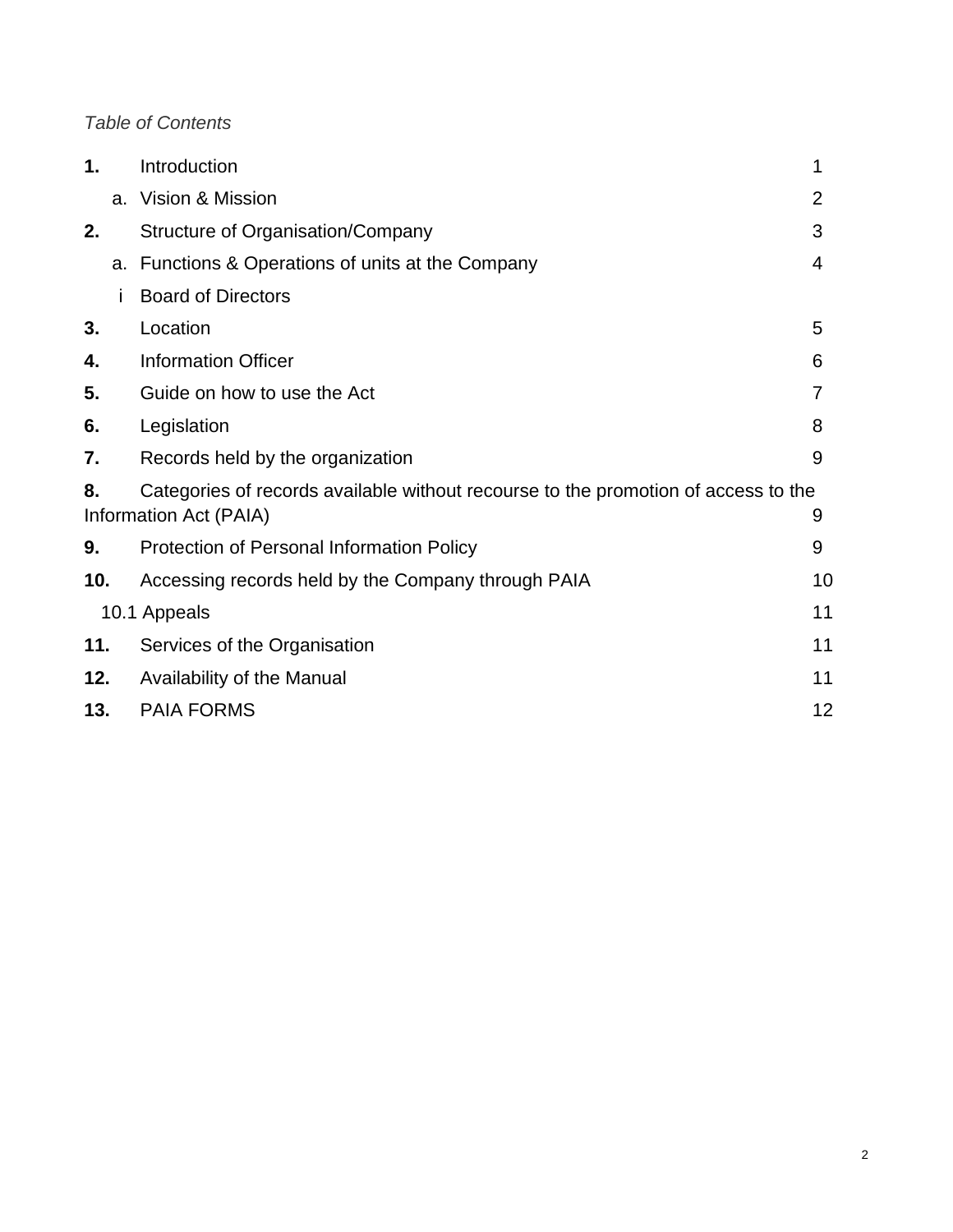#### **1. INTRODUCTION**

The Company focuses on providing Safety, Health, Environmental and Quality also including Safety and Quality Assessment for Sustainability SQAS-AFRICA solutions through consultancy and training of our customers.

#### **2. STRUCTURE OF ORGANISATION / COMPANY**

The Company is a Private Company with the following Board of Directors:

Conrad Engelbrecht; Nelson Mwale; The Janeke; Bernard Anthony Sellmeyer; Pamela Ingiphile Mogotlane; James Stewart Hynd (Non-Executive); Nicoholas Burton Hudson (Alt); Pieter Cornelius Rorich (Alt)

#### **3. LOCATION**

**Physical Address** 108 HOUTKOPROAD; DUNCANVILLE; VEREENIGING; GAUTENG; 1939

**Postal Address** SAME AS ABOVE

#### **Contact**

016 100 0855 [conrade@msp.co.za](mailto:conrade@msp.co.za) <https://www.msp.co.za/>

#### **4. INFORMATION OFFICER**

The information officer for the Company is as follows:

Conrad Engelbrecht

**Physical Address** 24 RIBBOK AVENUE; EXT 6; MEYERTON; 1960

#### **Postal Address** As above

**Contact** 082 808 5251 [conrade@msp.co.za](mailto:conrade@msp.co.za) <https://www.msp.co.za/>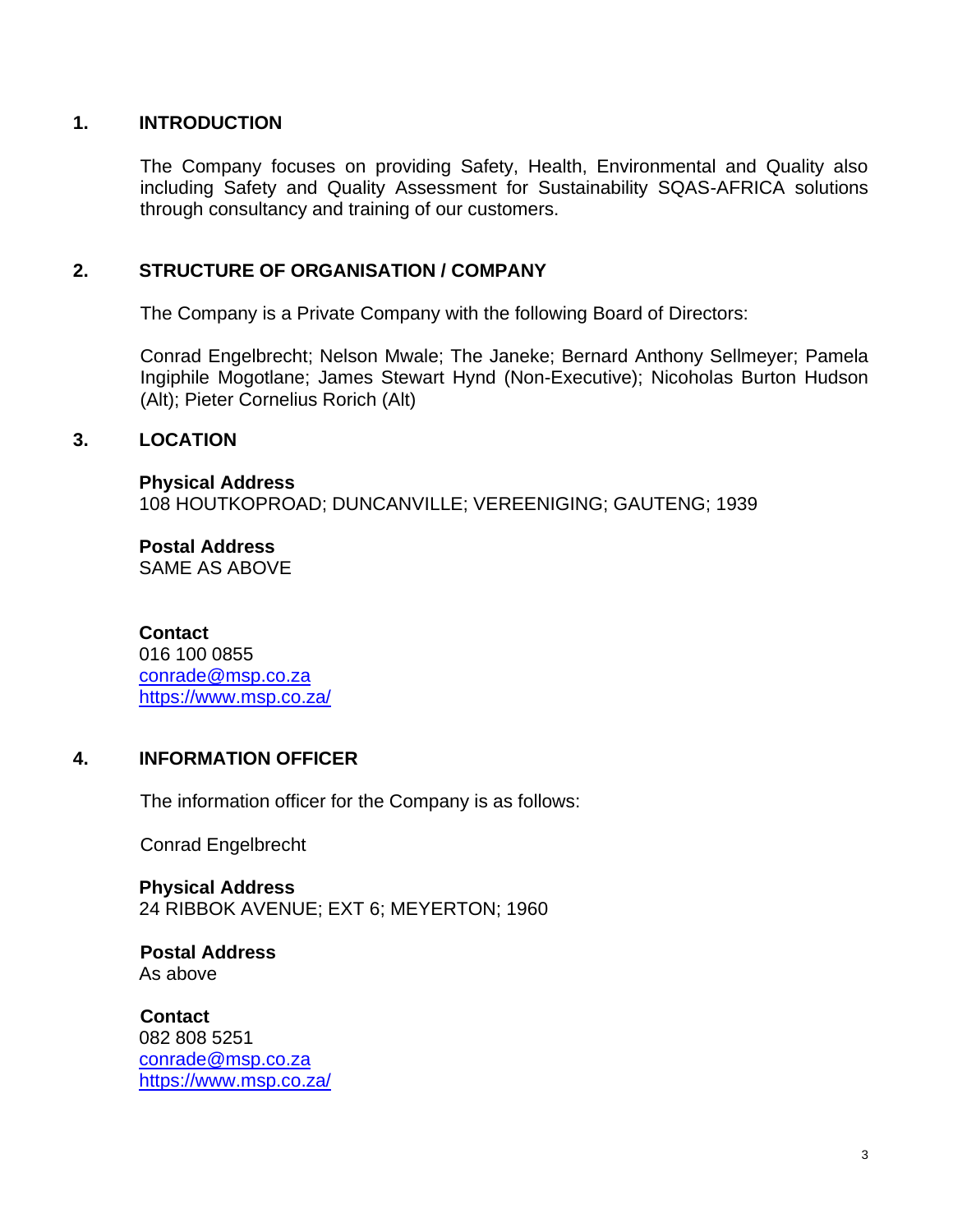# **5. GUIDE ON HOW TO USE THE ACT**

The Company has a hard copy of this guide at the above address and an electronic version.

# **6. LEGISLATION**

**The Company** holds information in terms of but not limited to the following legislation:

- i. Basic Conditions of Employment Act, No 75 of 1997;
- ii. Companies Act, No 71 of 2008;
- iii. Compensation for Occupational Injuries & Diseases Act, 130 of 1993;
- iv. Competition Act, No.71 of 2008;
- v. Constitution of the Republic of South Africa;
- vi. Copyright Act, No 98 of 1978;
- vii. Customs and Excise Act, 91 of 1964;
- viii. Electronic Communications Act, No 36 of 2005;
- ix. Electronic Communications and Transactions Act, No 25 of 2002;
- x. Employment Equity Act, No 55 of 1998;
- xi. Financial Intelligence Centre Act, No 38 of 2001;
- xii. Income Tax Act, No 58 of 1962;
- xiii. Intellectual Property Laws Amendment Act, No 38 of 1997;
- xiv. Labour Relations Act, No 66 of 1995;
- xv. Occupational Health & Safety Act, No 85 of 1993;
- xvi. Prescription Act, No 68 of 1969;
- xvii. Prevention of Organised Crime Act, No 121 of 1998;
- xviii. Promotion of Access to Information Act, No 2 of 2000;
- xix. Protection of Personal Information Act, No. 4 of 2013;
- xx. Regulation of Interception of Communications and Provision of Communication-Related Information Act 70 of 2002
- xxi. Revenue laws Second Amendment Act. No 61 of 2008
- xxii. Skills Development Levies Act No. 9 of 1999;
- xxiii. Unemployment Insurance Contributions Act 4 of 2002;
- xxiv. Unemployment Insurance Act No. 30 of 1966.

# **7. RECORDS HELD BY THE ORGANISATION**

#### **a. Records Management System**

Each of the business units at the Company holds records related to that unit. Where possible records are kept in electronic format. In cases where records cannot be transferred or cannot be converted to electronic form such documents are filed and stored in shelves managed by each unit.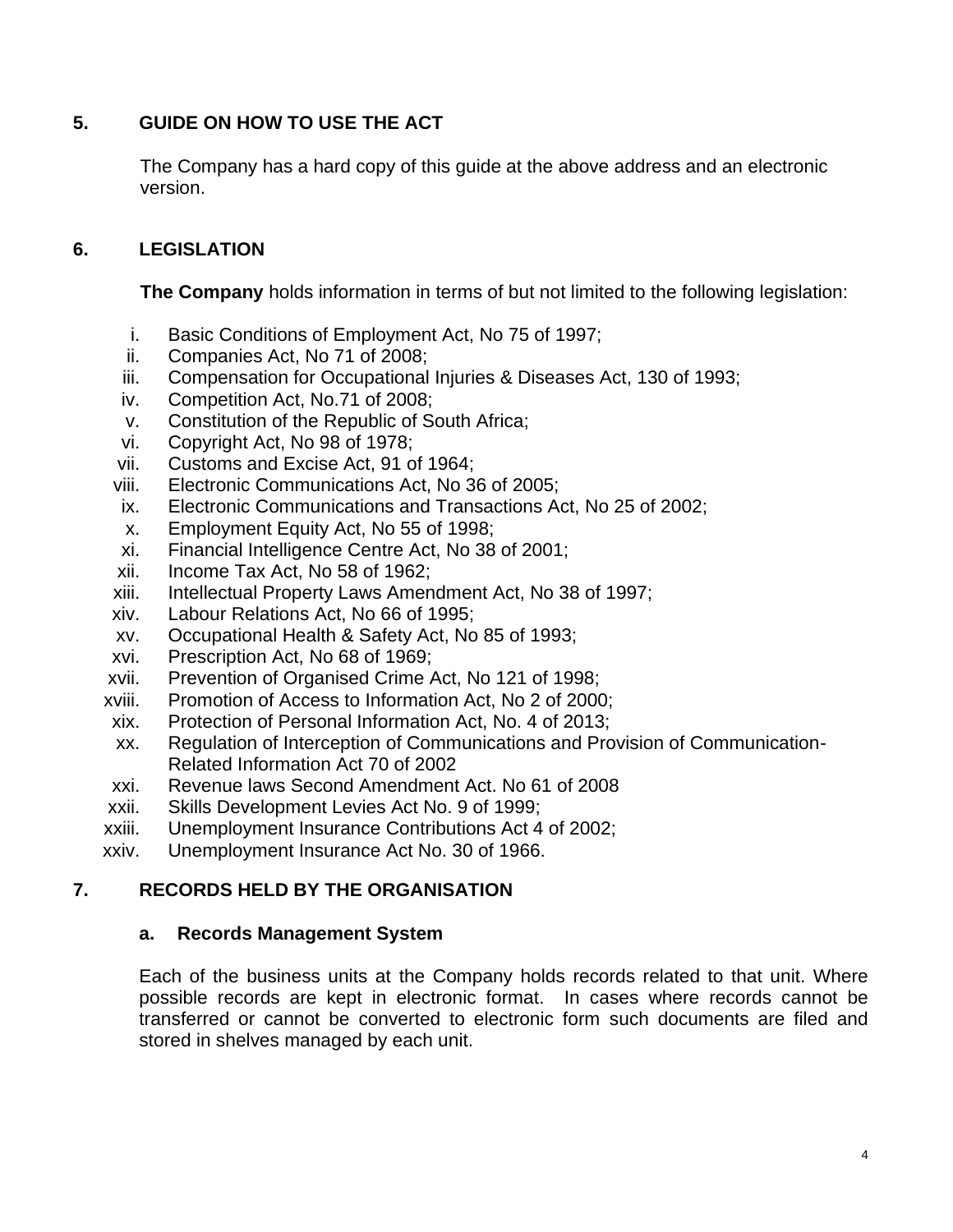Each business unit undertakes to comply with the provisions of POPI, assisted by the reasonable party and / operator, to ensure that personal information is stored with the utmost care and diligence.

# **b. Categories of Records held**

Operational Information is generally not accessible to persons outside the company or persons without the requisite authorization or justification.

#### *i. Administration*

- Financial & Management Reports
- Banking Records
- Audited Financial statements and SARS returns
- Income tax statements
- Files relating to the appointment of staff
- Insurance
- Work reviews, appraisals, leave forms, etc
- Correspondence with Associations
- Requisitions & Invoices
- Internal phone lists & address lists
- Company policies & procedures
- Budgets, accounts, banking & monthly reconciliations
- Audited financial statements & SARS returns
- Contracts: staff, clients, employee records

#### *ii. Operational documentation*

- Newsletters & marketing material
- Client consultations
- Client database (personal information)
- Sensitive client information (Debit order mandates / banking information)
- All documentation relating to client services
- All documentation relating to supplier rates

# **8. CATEGORIES OF RECORDS AVAILABLE WITHOUT RECOURSE TO THE PROMOTION OF ACCESS TO INFORMATION ACT (PAIA)**

The Company also holds some documents which are already available to the public and records which can be accessible without using PAIA.

- I. Website(s)
- II. Advertising & marketing brochures/pamphlets
- III. Letterheads, invoices, telephone directory entries
- IV. Press releases and magazine adverts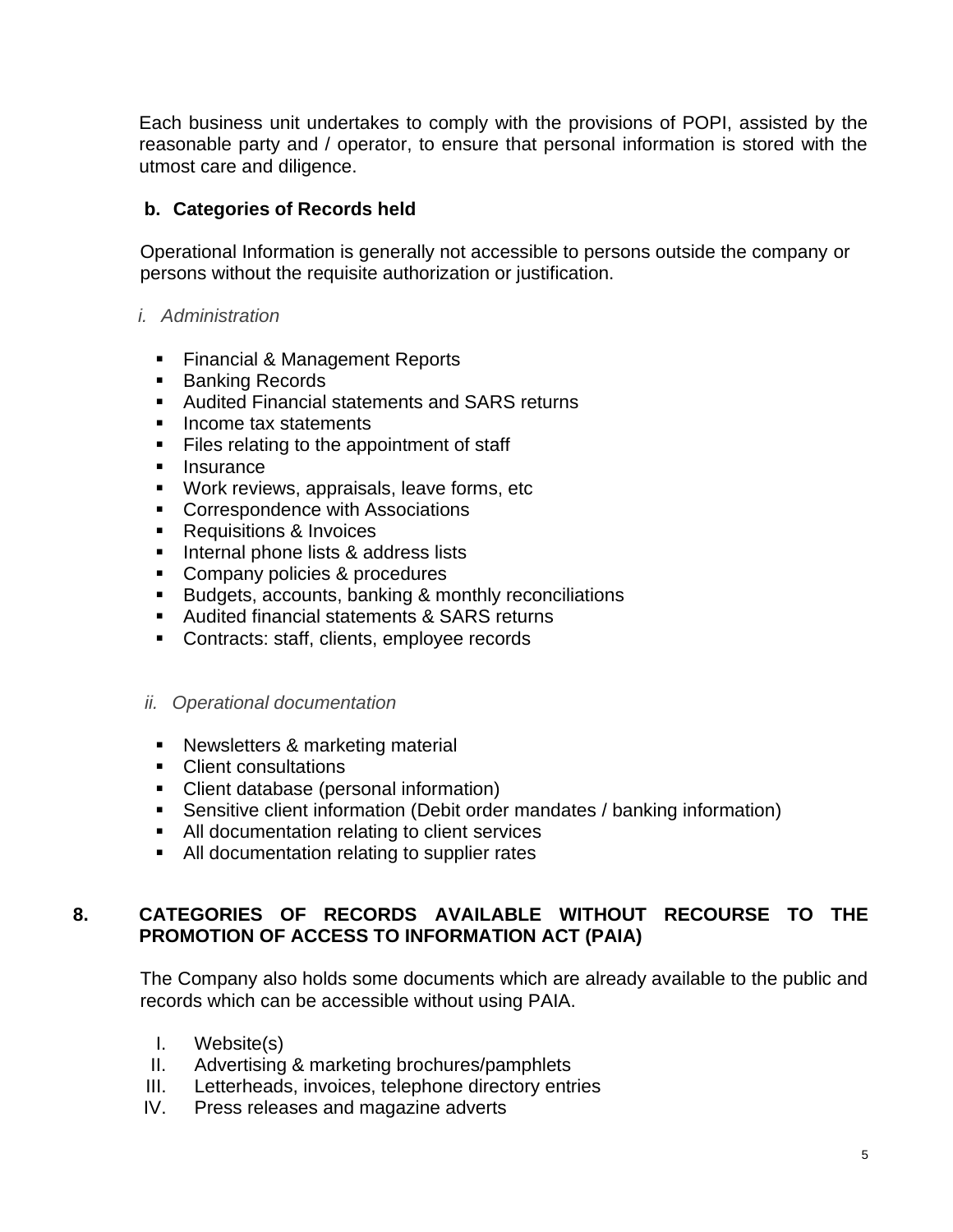- V. Companies' registration details at CIPC
- VI. VAT Number

# **9. PROTECTION OF PERSONAL INFORMATION (POPI) POLICY**

Data Protection Principles as required by POPI:

- Accountability  $-$  the Company as the responsible party and operator, with the assistance of the Information Officer, shall ensure that all data processed, used, received, and / or requested shall be stored in the requisite company database for such time as the personal information is needed to complete requested services or for a reasonable time after said requested services are completed.
- All records held by the Company shall be done in compliance with POPI, including the retention time and destruction of personal information.
- Processing Limitation the Company shall ensure that all information processed is done lawfully and within the ambit of the services requested. Personal information processed by the Company shall be adequate for purpose, reasonable, and not excessive.
- Purpose Specification Personal information must be collected for a specific, explicitly defined and lawful purpose related to a function or activity of the Company. the Company as responsible party and operator undertakes to ensure that the data subject is aware at all material times of the purpose of the collection of information unless s18(4) of POPI is applicable (circumstances when the noncompliance is permitted).
- Further Processing Limitation the further processing of personal information, once collected and received, must be in accordance or compatible with the purpose for which it was collected. the Company will further need to assess the information collected with a view of identifying what form of processing and / or storage is necessary for the personal information at hand. Factors influencing the aforesaid will include, *inter alia*, the nature of the information; consequences of the further processing of the information; manner in which the information has been collected; and any contractual rights and obligations between the parties.
- Information Quality the Company and its Information Officer shall take reasonably practicable steps to ensure that the personal information is complete, accurate, not misleading and updated, from time to time, where necessary. the Company must further have regard for which personal information is collected and further processed.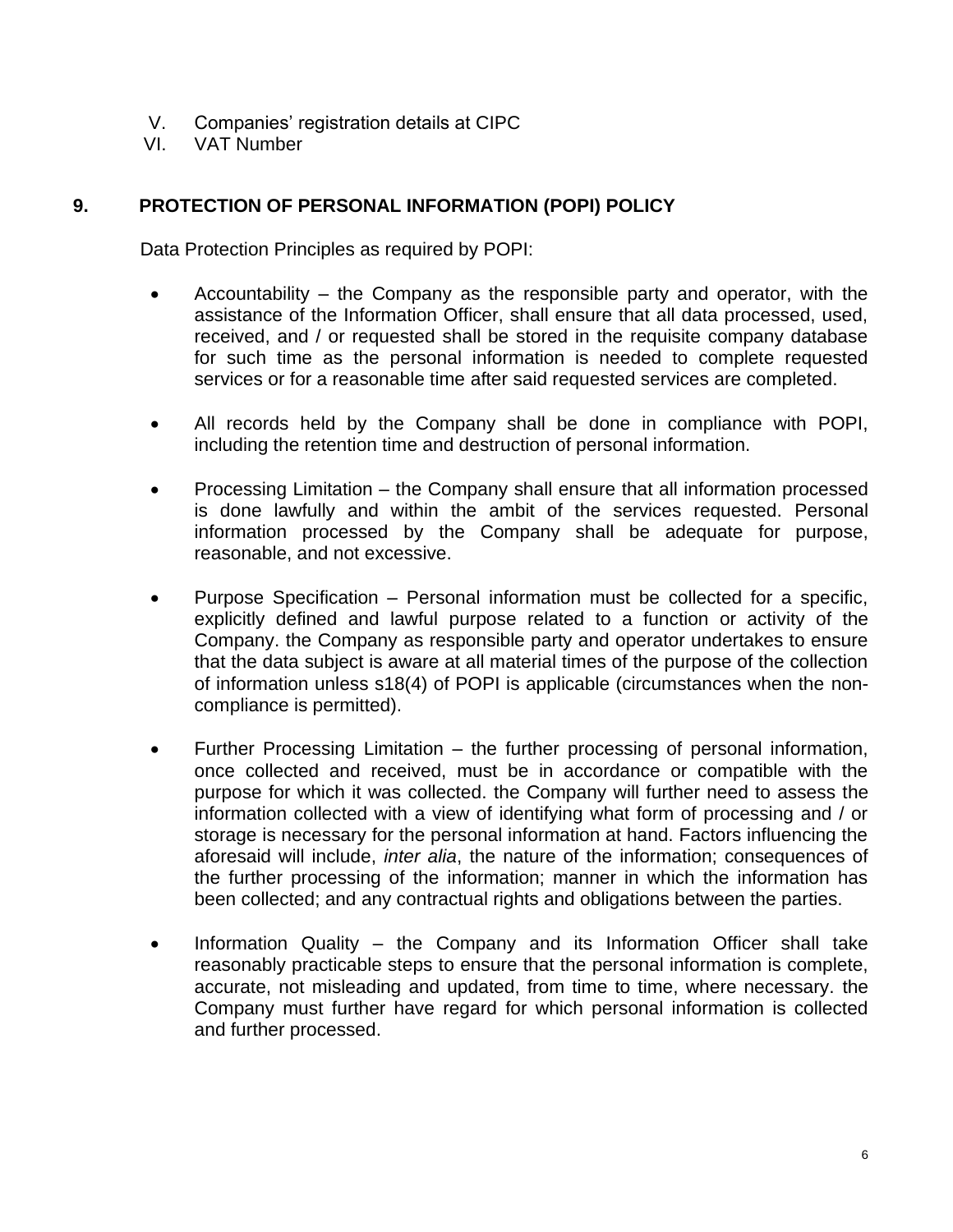- Openness In terms of section 14 of POPI and section 51 of PAIA, the Company must maintain the documentation of all processing operations under its responsibility.
- Security Safeguards the Company undertakes to treat all personal information collected as confidential and shall not disclose it unless required by law or in the course of the proper performance of their duties (in compliance with sections 19, 20, 21 and 22 of POPI read with the security safeguards and procedure recorded hereunder.
- Data Subject Participation a data subject, having provided adequate proof of identity, has the right to, *inter alia*, request that a responsible party confirm whether or not the responsible party holds the data subject's personal information. Furthermore, the data subject has the right to have access to the information within reasonable time; at a prescribed fee, if any; and in a reasonable manner and format.

Kindly refer to the Company Website POPI policy for detailed information on the application of the above. The aforesaid can be found on our Website.

For ease of reference and to better understand POPI, follow this link: <http://www.justice.gov.za/legislation/acts/2013-004.pdf>

#### **10. ACCESSISING RECORDS HELD BY THE COMPANY TRHOUGH PAIA READ WITH POPI PROVISIONS**

All requests should be sent to the information Officer, detailing the content of the request on prescribed request forms (attached). The process detailed below has been endorsed by the South African Human Rights Commission (see [http://www.sahrc.org.za/guideline.doc\)](http://www.sahrc.org.za/guideline.doc)

# **c. The Process**

- i. The person requesting information should complete the prescribed form and address the request to the Information Officer, using the address, & email address indicated.
- ii. Sufficient detail should be provided on the request form to enable the Information Officer to identify the record and the source of the request. Contact details for the requester should be indicated.
- iii. The requester must identify the right that is sought to be exercised or to be protected and provide an explanation of why the requested record is required for the exercise or protection of that right.
- iv. If a request is made on behalf of another person, the requester must submit proof of his capacity to the information Officer.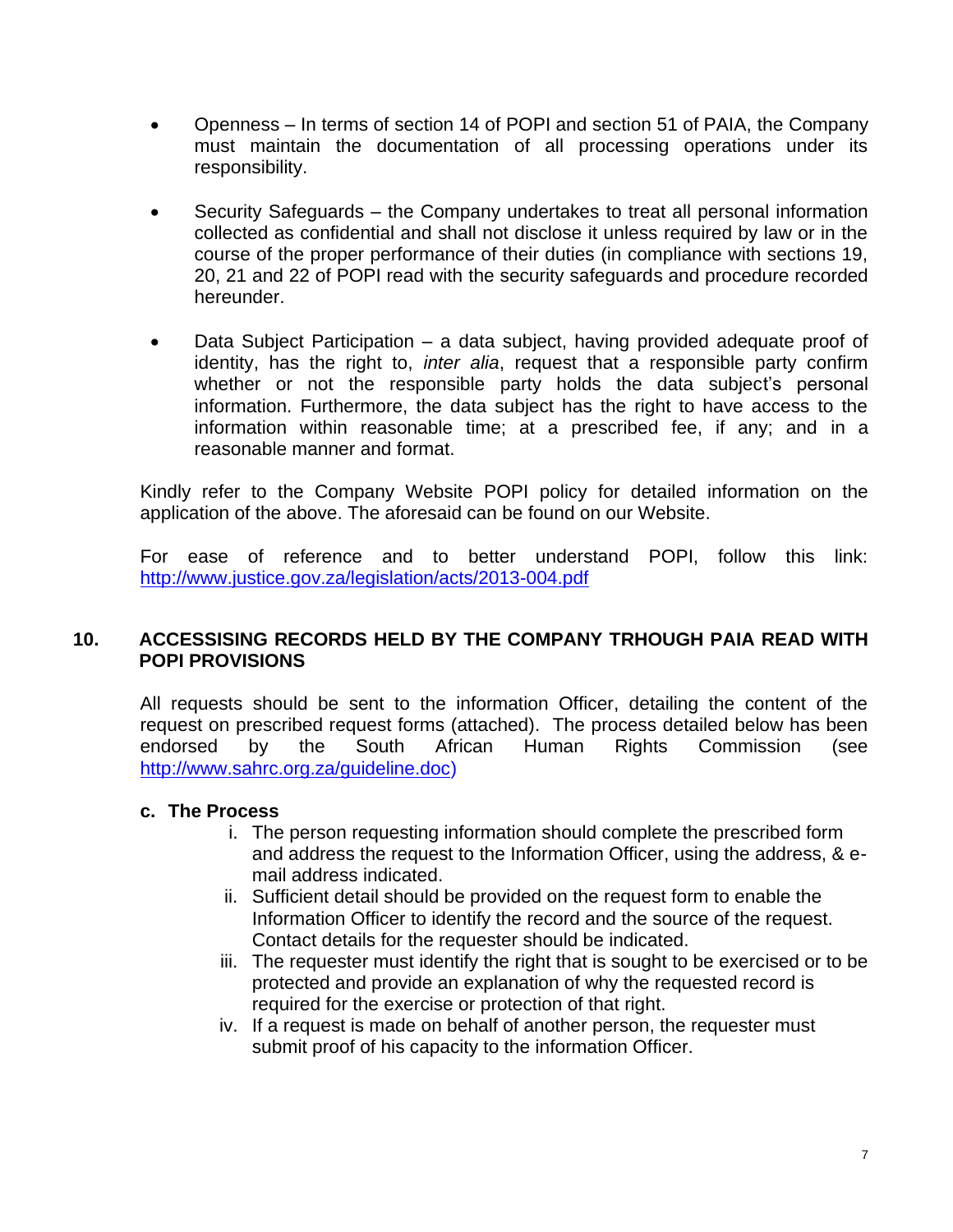# **d. Prescribed Fees**

The fees (as per Government Notice no R187) as amended are:

The fees for reproduction are as follows:

- (1) For every photocopy of an A4-size page or part thereof **R1.10**
- (2) For every printed copy of an A4-size page or part thereof held on a computer or in electronic machine-readable form – R **0.75**
- (3) For every printed copy of an A4-size page or part thereof held on a computer or in electronic or machine-readable form:
	- a. For a copy in a computer-readable form on compact disc **R70**
	- **b.** For a transcription of visual images, for an A4 size page or part thereof – **R40**
- (4) For a copy of visual images **R60**
- (5) For a transcription of an audio record, an A4-size page or part thereof **R20**
- (6) For a copy of visual images **R60**
- e. The request fee payable by a requester, other than a personal requester, referred to in regulation 11(2) is R50.00.
- f. The access fees payable by a requester referred to in regulation 11(3) are as follows:
	- **i.** For every photocopy of an A4-size page or part thereof **R1.10**
	- **ii.** For every printed copy of an A4-size page or part thereof held on a computer or in electronic or machine-readable form – **R0.75**
	- **iii.** For a copy on compact disc **R70**
	- **iv.** For a transcription of visual images, for an A4-size page or part thereof **R40**
	- **v.** For a transcription of an audio record, for an A4 page or part thereof **R20**
	- **vi.** For a copy of an audio record **R30**
	- **vii.** To search for and prepare the record for disclosure, **R30** for each hour or part of an hour reasonably required for such search and preparation.
	- **viii.** For purposes of of the Act, the following applies:
		- (1) Six hours as the hours to be exceeded before a deposit is payable; and
		- (2) One third of the access fee is payable as a deposit by the requester.
		- **ix.** The actual postage is payable when a copy of the record must be posted to a requester.

# **11. APPEALS**

In terms of PAIA [Section 56(3)(c)] a requester may lodge an application with a court, within 30 days of being informed of any decision of an Information Officer of the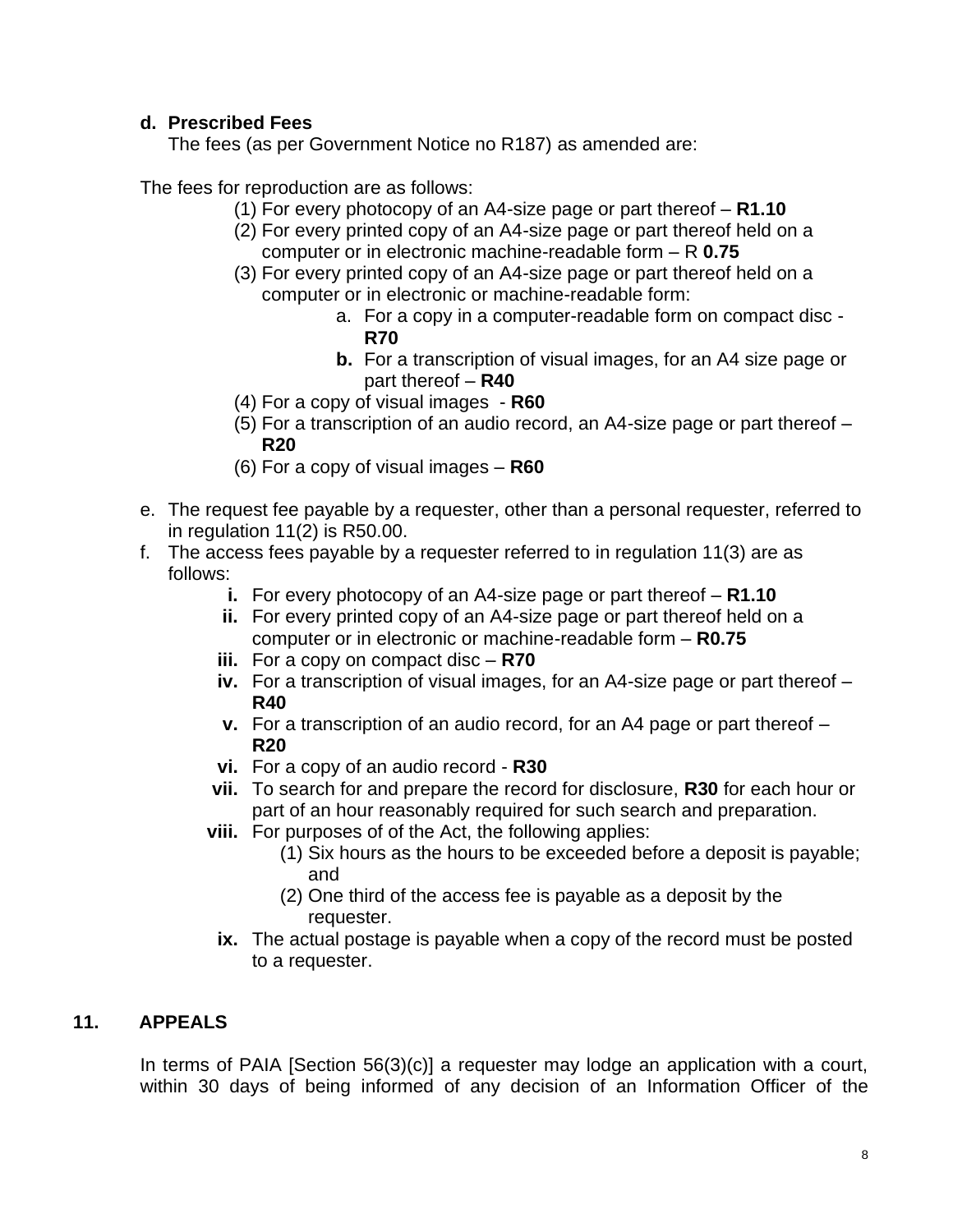Company on any request, for relief against the refusal of the request, and the procedure (including the period) for lodging the application.

#### **12. SERVICES OF THE ORGANISATION**

For more information on the services of the organization or a copy of this Manual, please contact the Company and please send your inquiries to:

#### **Physical Address**

108 HOUTKOPROAD; DUNCANVILLE; VEREENIGING; GAUTENG; 1939

**Postal Address** As Above

**Contact** 016 100 0855 [conrade@msp.co.za](mailto:conrade@msp.co.za) <https://www.msp.co.za/>

#### **13. PAIA FORMS**

#### FORM C REQUEST FOR ACCESS TO RECORD OF PRIVATE BODY (Section 53(1) of the Promotion of Access to Information Act, 2000 (Act No. 2 of 2000)) [Regulation 10]

Attention: The Information Officer:

CONRAD ENGELBRECHT 24 RIBBOK AVENUE; EXT 6; MEYERTON; 1960 082 808 5251 [conrade@msp.co.za](mailto:conrade@msp.co.za)

#### B. **Particulars of person requesting access to the record:**

(a) The particulars of the person who requests access to the record must be given below.

(b) The address and/or fax number in the Republic to which the information is to be sent must

be given.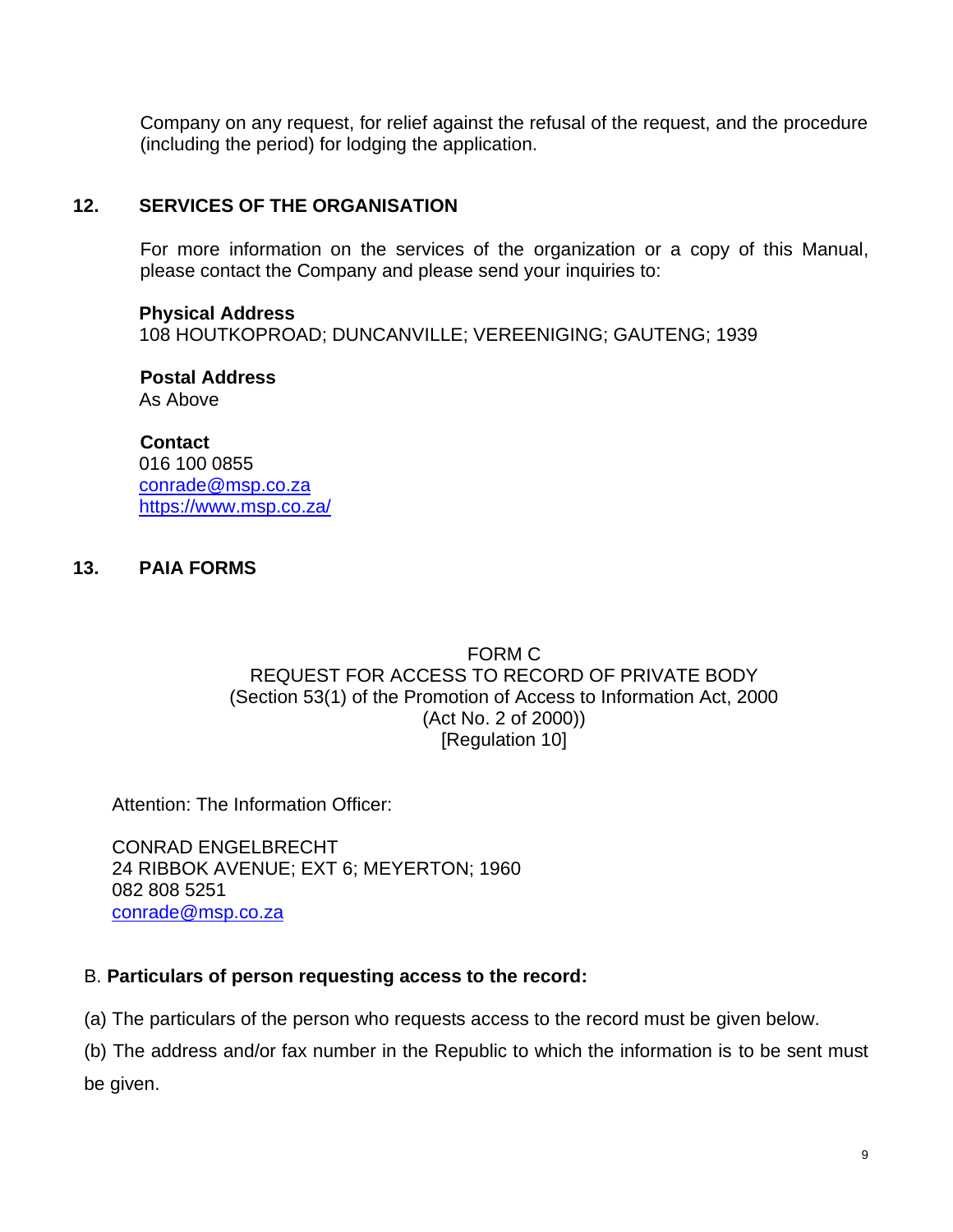(c) Proof of the capacity in which the request is made, if applicable, must be attached.

| Full names and surname:       |  |  |  |  |  |
|-------------------------------|--|--|--|--|--|
| Identity number:              |  |  |  |  |  |
| Postal address:               |  |  |  |  |  |
| Fax number: Telephone number: |  |  |  |  |  |
| E-mail address:               |  |  |  |  |  |

Capacity in which request is made, when made on behalf of another person:

# **C. Particulars of person on whose behalf request is made**

| This section must be completed ONLY if a request for information is made on |
|-----------------------------------------------------------------------------|
| behalf of another person.                                                   |

Full names and surname:

Identity number:

# D. **Particulars of record**

(a) Provide full particulars of the record to which access is requested, including the reference number if that is known to you, to enable the record to be located.

(b) If the provided space is inadequate, please continue on a separate folio and attach it to this form. The requester must sign all the additional folios.

# 1**. Description of record or relevant part of the record:**

# 2.**Reference number, if available**:

3.**Any further particulars of record**:

# E. **Fees**

(a) A request for access to a record, other than a record containing personal information about yourself, will be processed only after a request fee has been paid.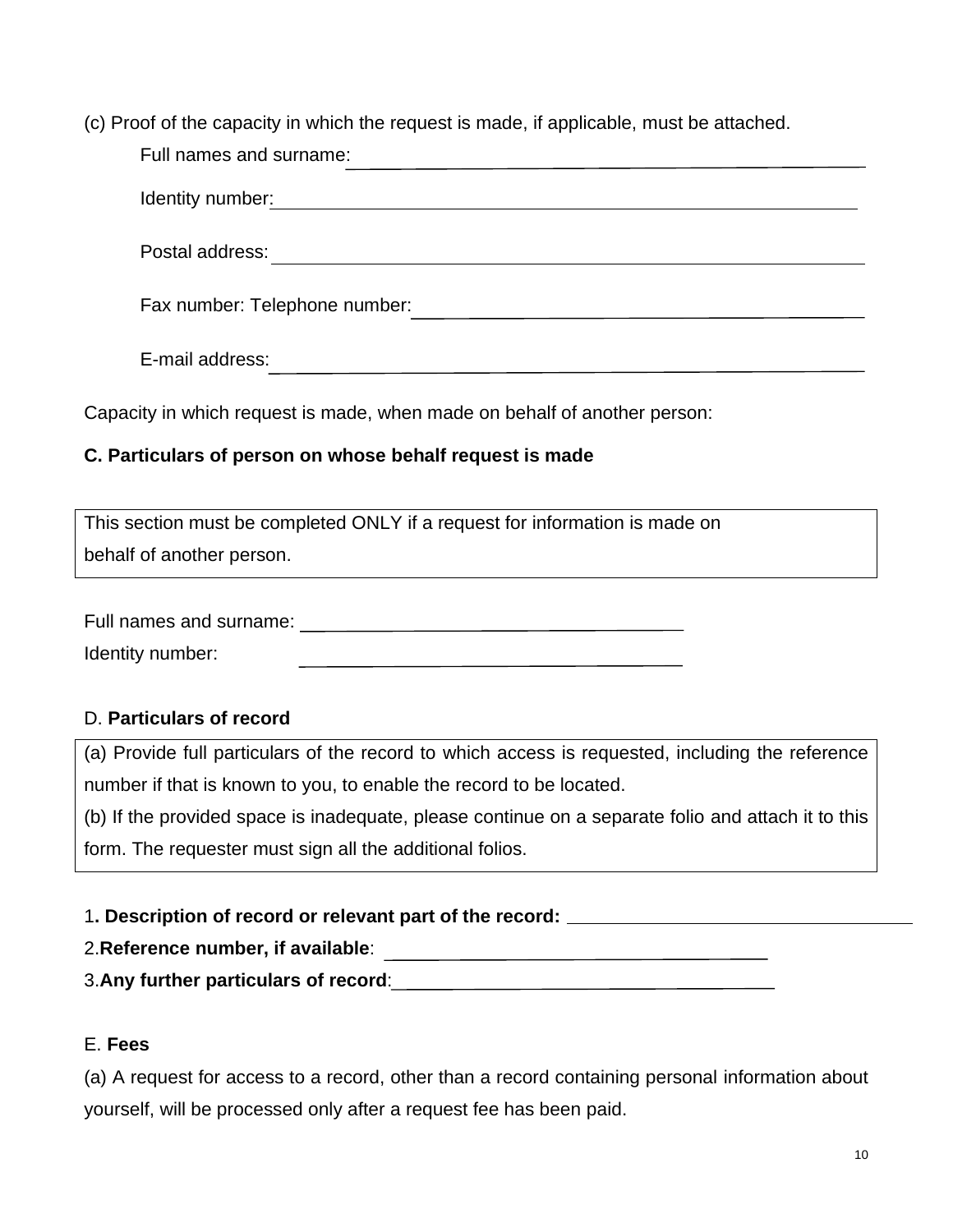(b) You will be notified of the amount required to be paid as the request fee.

(c) The fee payable for access to a record depends on the form in which access is required and the reasonable time required to search for and prepare a record.

(d) If you qualify for exemption of the payment of any fee, please state the reason for exemption.

Reason for exemption from payment of fees:

# F. **Form of access to record**

If you are prevented by a disability to read, view or listen to the record in the form of access provided for in 1 to 4 hereunder, state your disability and indicate in which form the record is required.

Disability:

Form in which record is required:

# **Mark the appropriate box with an X:**

NOTES:

(a) Compliance with your request in the specified form may depend on the form in which the record is available.

(b) Access in the form requested may be refused in certain circumstances. In such a case you will be informed if access will be granted in another form.

(c) The fee payable for access to the record, if any, will be determined partly by the form in which access is requested.

1. If the record is in written or printed form: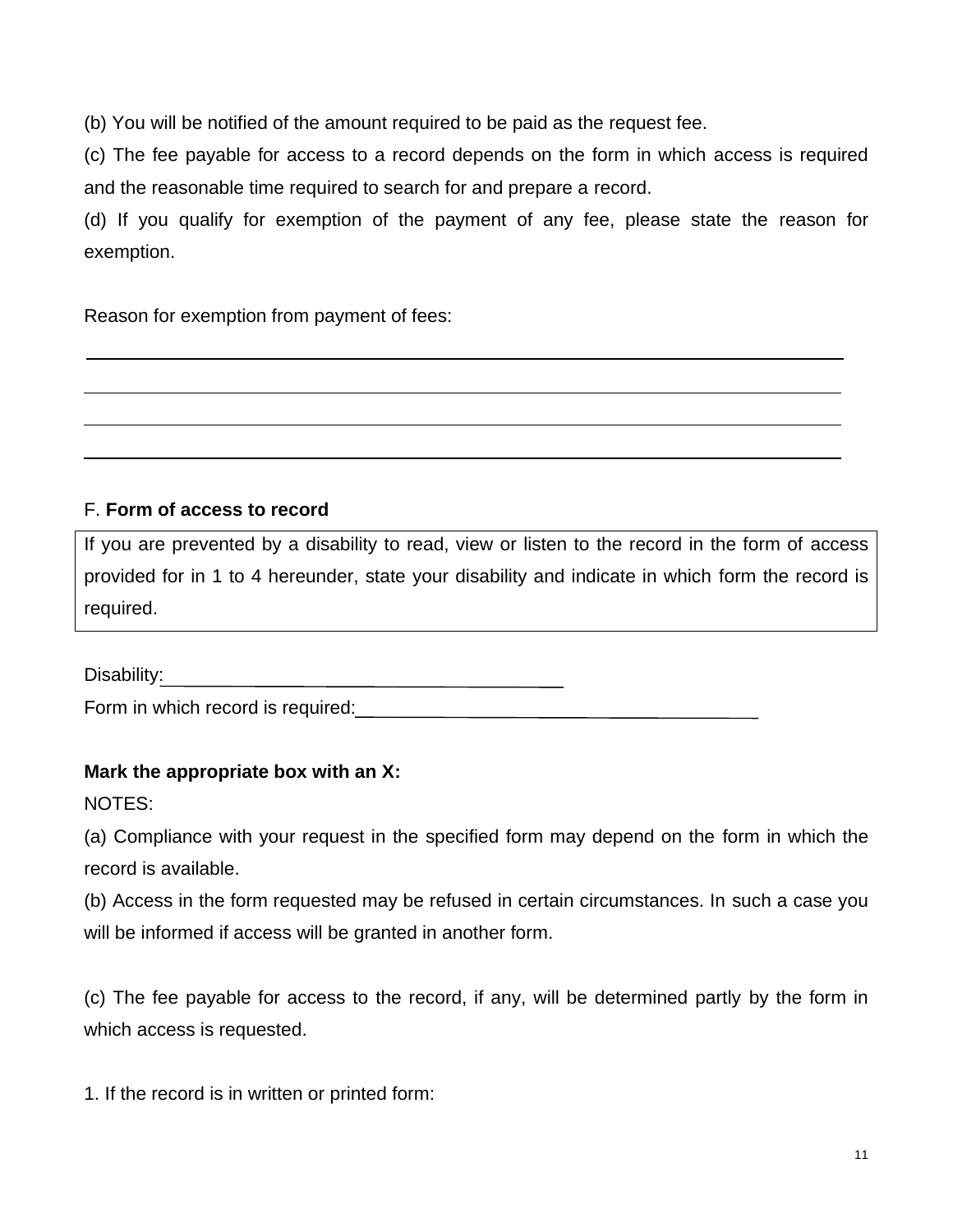copy of record  $\Box^*$  inspection of record  $\Box$ 

2. If record consists of visual images (this includes photographs, slides, video recordings, computer-generated images, sketches, etc.):

view the images  $\Box$  copy of the images  $\Box^*$  transcription of the images<sup>\*</sup>  $\Box$ 

3. If record consists of recorded words or information which can be reproduced in sound:

listen to the soundtrack (audio cassette)  $\Box$ transcription of soundtrack\* $\Box$  (written or printed document)

4. If record is held on computer or in an electronic or machine-readable form:

printed copy of record\*  $\Box$ printed copy of information derived from the record\*  $\Box$ copy in computer readable form<sup>\*</sup> (stiffy or compact disc)  $\Box$ 

\*If you requested a copy or transcription of a record (above), do you wish the copy or transcription to be posted to you? Postage is payable. YES  $\Box$ NO  $\Box$ 

# G. **Particulars of right to be exercised or protected**

If the provided space is inadequate, please continue on a separate folio and attach it to this form. The requester must sign all the additional folios.

1. Indicate which right is to be exercised or protected: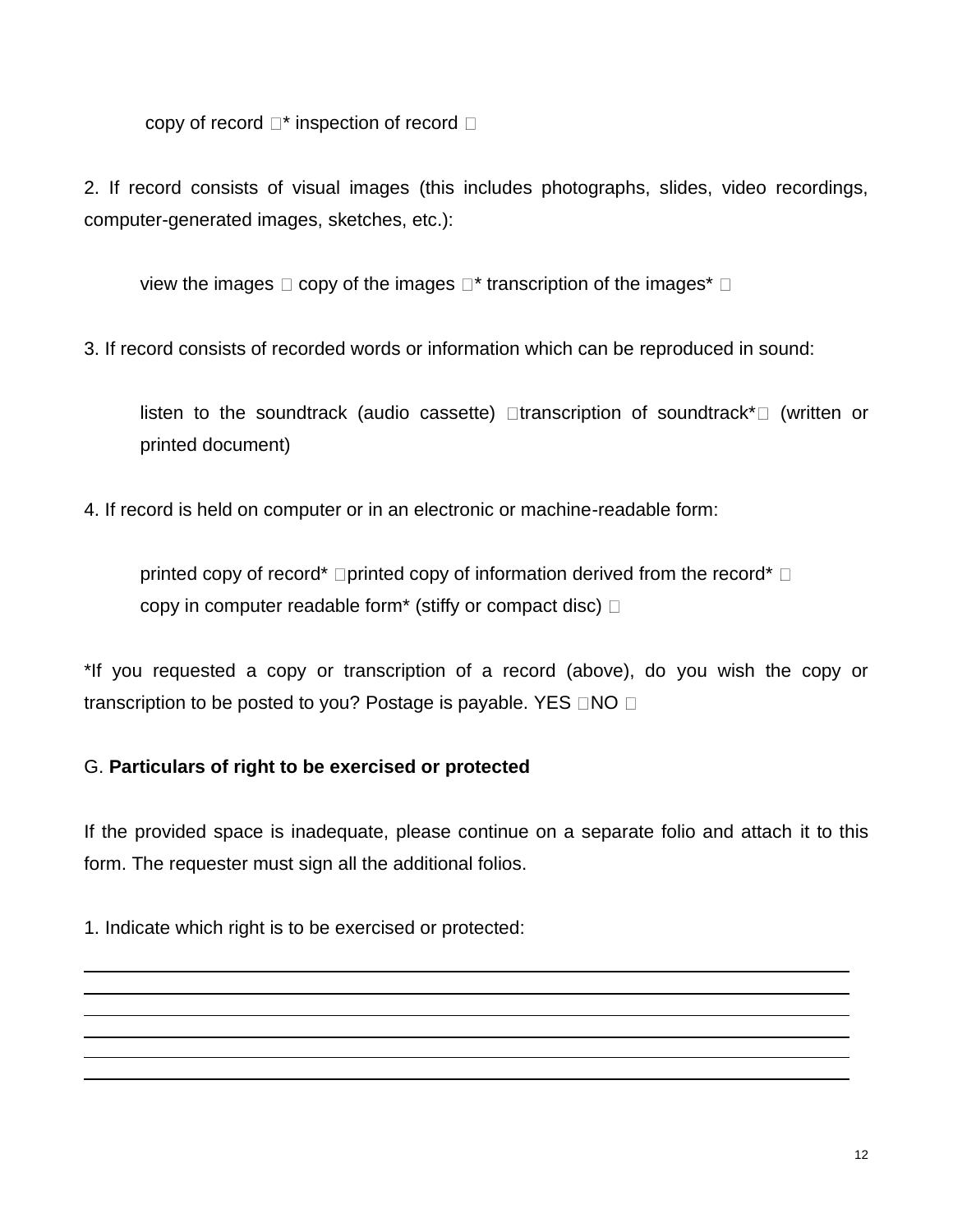2. Explain why the record requested is required for the exercise or protection of the aforementioned right:

H. Notice of decision regarding request for access

You will be notified in writing whether your request has been approved/denied. If you wish to be informed in another manner, please specify the manner and provide the necessary particulars to enable compliance with your request.

How would you prefer to be informed of the decision regarding your request for access to the record?